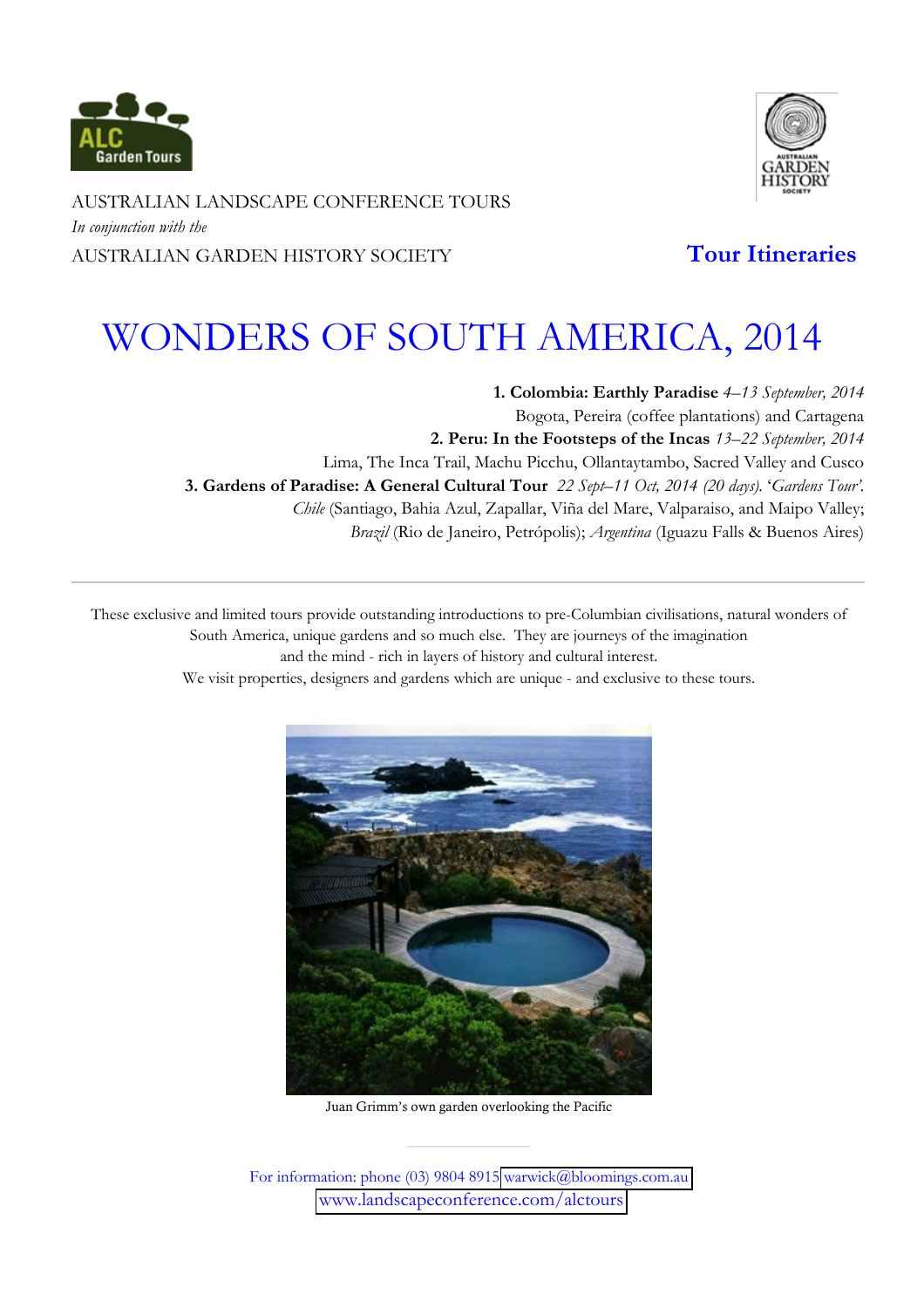

## *Gardens of Paradise:*

*A General Cultural Tour (The 'Gardens Tour')* Central Chile; Rio de Janeiro, Petrópolis, Brazil; Iguazú Falls, Buenos Aires, Argentina 22 Sept-11 Oct, 2014 (20 days)



*Tacaruna,* Petrópolis, Brazil. A Roberto Burle Marx garden, Oscar Niemeyer dwelling and Mother Nature

## SUMMARY

HE MAGNIFICENT LANDSCAPES, GARDENS and cities of South America provide the central theme for this tour. In Chile, leading designer Juan Grimm guides us to both country and city gardens, to hacienda gardens and his own brilliant retreat overlooking the Pacific. We visit the historic bohemian port of *Valparaiso*, the idyllic seaside village of *Zapallar,* the gracious historic *Santa Rita Vineyard Estancia* and glimpse the Chilean soul through writers like *Pablo Neruda* and *Isabelle Allende. .*  T

 We journey to Rio de Janeiro to visit the finest gardens designed by *Roberto Burle Marx* - perhaps the finest landscape designer of last century  $-$  who often teamed with brilliant architect *Oscar Niemeyer*. Both were profoundly affected by the power and beauty of Brazil and the voluptuous landforms of Rio de Janeiro. .

 We have six days in magical Rio where we experience Marx's vibrant Brazilian flora and brilliant civic designs  $$ like the swirling mosaic promenade along the Copacabana beach. We see how his cubist garden designs were 'painted with plants' and visit his own unique gardenstudio-nursery complex at the *Sítio* (Garden of Wonders). We see historic and modern gardens, a vibrant favela, and the treasured Burle Marx hill station gardens of *Teresópolis* and *Petrópolis. .*

 We leave sensuous Rio for one of the great natural wonders of the world – the astonishing *Iguazu Falls* amidst

beautiful tropical landscapes. In Buenos Aires, *Paris of the South'*, we tour the parks of Palermo, *Puerto Madero* (the rejuvenated port), colourful streets of *San Telmo* and *La Boca* and jostle through antique markets. We see galleries of Latin American art and ponder that national icon, *Eva Peron,* and explore her Museum and Mausoleum in the famed *Recoleta Cemetery*.

 Of course, we will enjoy wonderful historic cafes and restaurants with Latin American cuisine, some marvellous wines, galleries, the famed *Teatro Colon* Opera House, the pulsating samba music of Rio and a night of riveting tango. We travel in luxury coaches and very much enjoy staying in some simply marvellous  $4-5$  star hotels.

 We have special presentations from designers and experts and we explore themes of art, literature, politics and national identity. *.*

 But the unique feature of this tour is visiting the finest gardens in South America, of which 18 are privately owned. We talk with designers and owners and absorb their worlds. It is a thoughtful, provocative and personal tour. These people are our friends and our visits are strictly limited. *.*

 We know of no other tour so well priced offering comparable attractions, facilities and access to such wonderful gardens and fascinating South Americans. *.*

*Warwick and Sue Forge*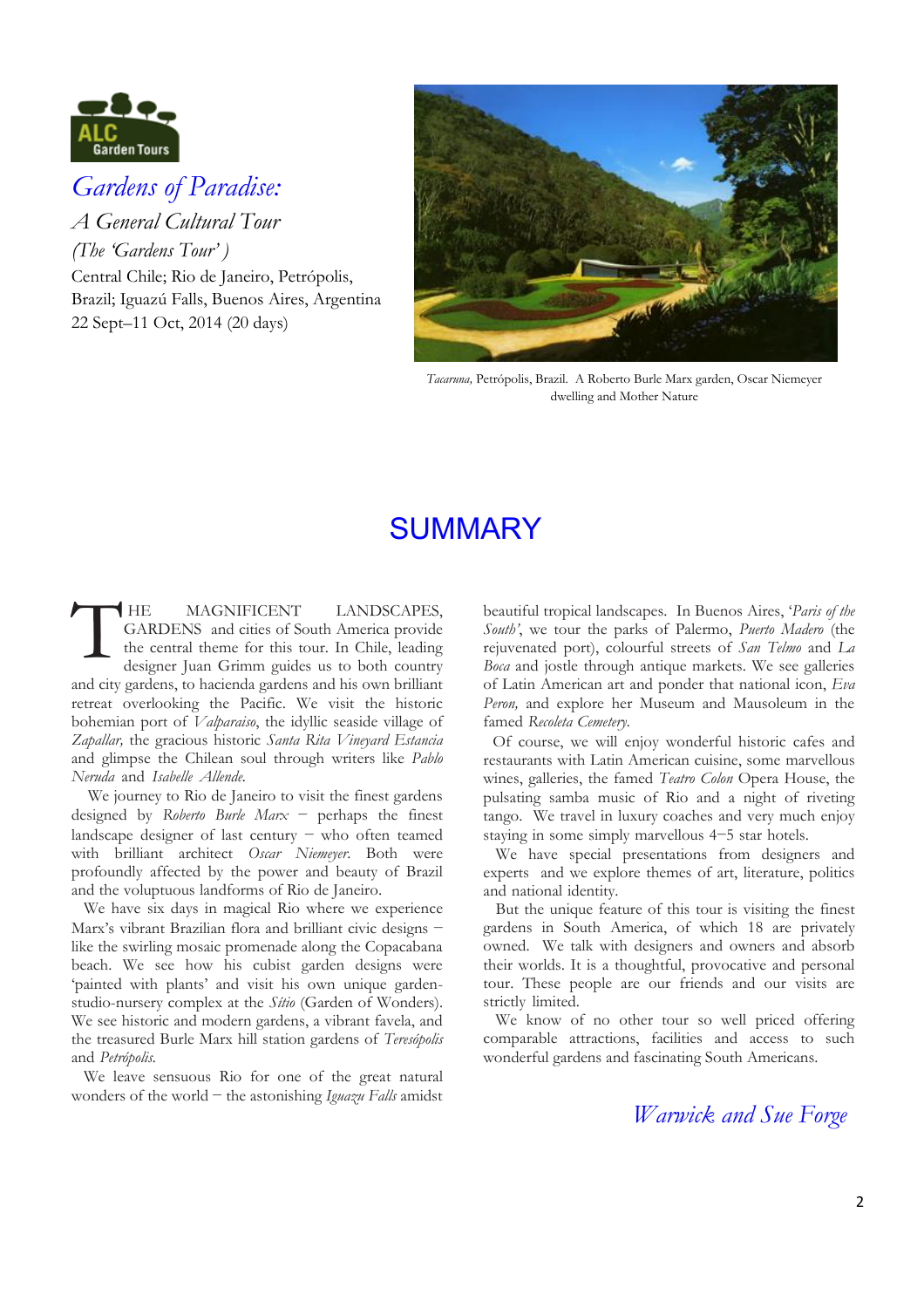# TOUR ITINERARIES, 2014

 These programs are based on early 2014 planning. There will be minor changes to dates and activities depending upon owners· wishes, etc. However, the internal flights, hotels and most of the activities listed are finalised. The number of meals will not vary, and a final daily program is provided before departure.

Meals included in the tour price are:  $B =$  breakfast;  $L =$  lunch and  $D =$  dinner (evening meal).

### **GARDENS TOUR** 22 Sep-11 Oct Chile, Rio de Janeiro, Iguazu and Buenos Aires

 ¶*this elongated country is like an island, separated on the north from the rest of the continent by the Atacama Desert-the driest in the world.. To the east rises the cordillera of the Andes, a formidable mass of rock and eternal snows, and to the west the abrupt coastline of the Pacific Ocean. Below, to the south, lie the solitudes of Antarctica. This nation of dramatic topography and diverse climates, studded with capricious obstacles and shaken by the sighs of hundreds of volcanoes,.. is unified top to tail by the obstinate sense of nationhood of its*   $in$ *habitants*<sup>2</sup>.

- Isabel Allende We may ponder these words as we learn more about our Chilean friends with whom we have so much in common.

#### **Day 1: Mon 22 Sept Santiago**

 Travellers arrive in Santiago from various destinations and transfer to *The Aubrey*, an exceptional hotel in the historic *Bellavista* precinct. Some will arrive late and no official welcome is planned.

#### **Day 2: Tue 23 Sept Santiago**

Our guide, Dr Rudolf Thomann, takes us on a city tour starting at the *Plaza da Armas.* We lunch at the iconic *Confiteria Torres* and then visit the cerro Santa Lucia (hill) and if time permits, to the San Cristobal hill with the funicular. BL





Historic estancia, Santiago

### **Day 3: Wed 24 Sept. Santiago**

Juan Grimm will show us two recent lovely homes and gardens in fashionable Las Condes. Then to one of Chile's most remarkable and intact private 18th Cent estancias complete with chapel, outbuildings and extensive c.1900 gardens of varying character. In bohemian *Bellavista*, we lunch at our favourite *<i>Chocolate* Restaurant'.

 We then tour nearby *La Chascona*  former home of Pablo Neruda with its eclectic collection.

 In the evening, we have two presentations, *The Natural Wonders of Chile* by Rudolf Thomann and L*andscape and garden design in Chile* by Paz Hormazabel, long time friend and colleague of Juan Grimm. BD

#### **Day 4: Thur 25 Sept Bahia Azul** í **Zapallar**

We drive north to Juan Grimm's own retreat overlooking the Pacific brilliantly integrated within the coastal vegetation - an iconic Chilean landscape. We lunch at *L'Incontro* Restaurant at Bahia Azul with regional dishes. We visit the lovely property of Maleca Schade, with its wonderful views out across the Pacific.

 At the idyllic coastal village of Zapallar, we dine at our lovely *Isla Seca Hotel.* BLD

#### Day 5: Fri 26 Sept Papudo – Quillota We visit another Juan Grimm native coastal garden at *Papudo* - a brilliant modern house and art collection and then dine on local fish at our much loved bayside *Chiringuito* restaurant.



Then to another very special private garden of about 10ha in the Quillota valley. Grimm transformed the site with a



lake and the dwelling nestles within the garden, exuding an air of supreme calm. We return to our seaside *Isla Seca Hotel.* Evening free. BL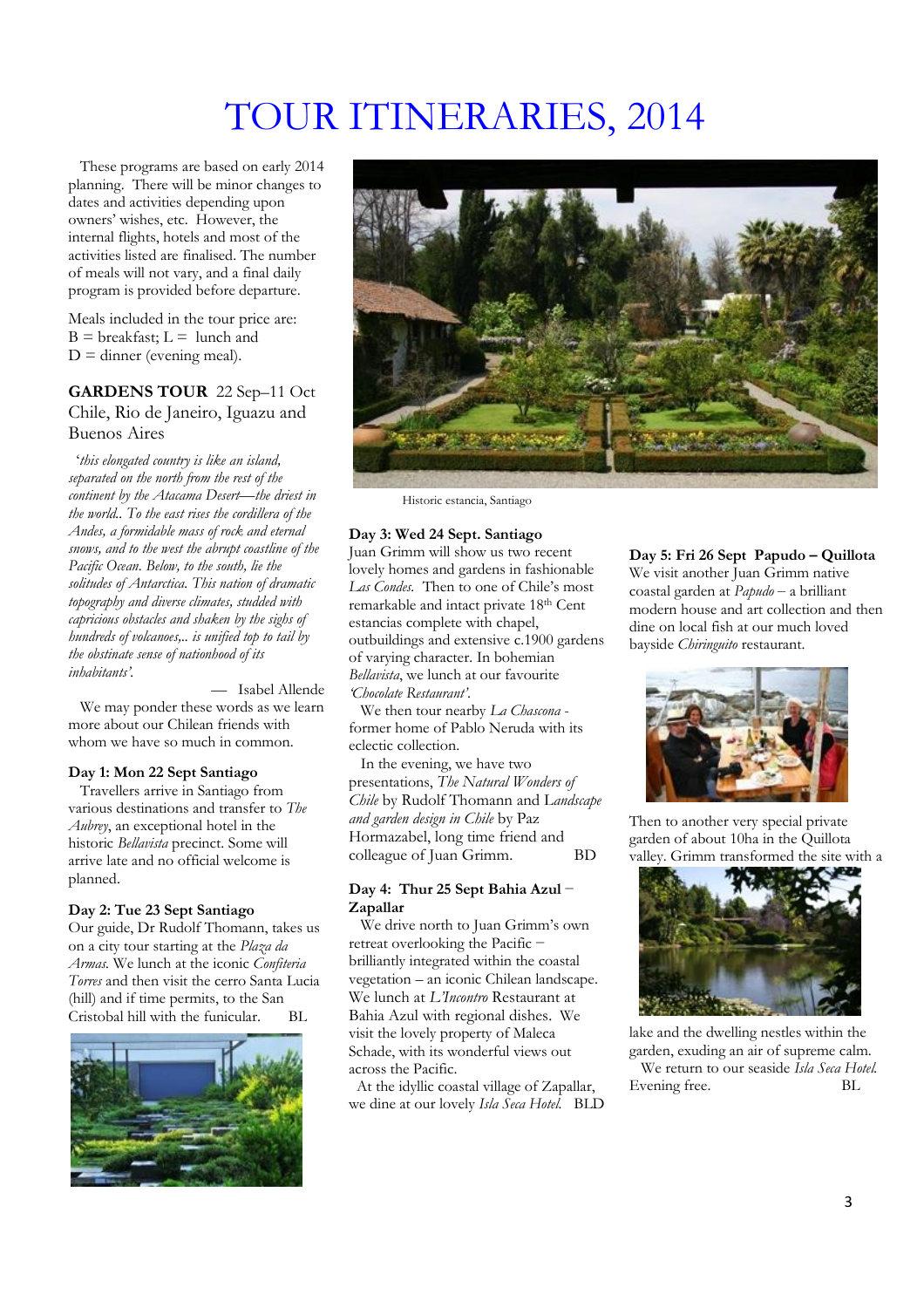#### **Day 6: Sat 27 Viña del Mar ² Valparaíso - Santiago**

 We travel through the popular resort city of Viña del Mar on our way to  $Valparaíso - colonial port city - now very$ much a bohemian centre for arts and crafts. Once the most important port in the Southern Hemisphere it was much influenced by the British. We take a funicular and view classy old 'English' houses, art galleries and artisan shops and admire the sea view across the port. Finally, we tour Neruda's La Sebastiana, with its idiosyncratic maritime collection.



Street art, Valparaiso

 We pass by national parks en route to  $Casablanca$  Valley  $-$  a distinctive cool wine region - to the *Emiliana Vineyard* with its organic and sustainable practices and inventive landscape design. We taste their wines and consider an early return to Santiago for some free time and, perhaps, to visit the *Los Dominicos Handicraft Village* and Church. *The Aubrey* BL

#### **Day 7: Sun 28 Sept, Santa Rita Maipo Valley**

 We head south to the Maipo Valley and *Santa Rita,* one of the most historic and beautiful vineyard estancias in South America*.* It has excellent wines and by special arrangement, we tour the forty hectare parkland leading to the old family mansion (now private hotel). The beautiful gardens, trees and buildings were constructed in the 1880's. The complex is enhanced by an outstanding Pre-Colombian museum.

 We enjoy a splendid lunch at *Santa Rita* with local wines. Those with remaining energy may conclude our tour in Chile by dining at the *Santiago German Club* – which was established in 1838 - a clear reminder of the German influence in Chile. BL



#### **Day 8: Mon 29 Sept, Santiago ² Rio de Janeiro**

We fly into Rio de Janeiro  $-\text{ with its}$ unrivalled setting of bays and mountains. We can soon see how the landscapes influenced Roberto Burle Marx, ',it is a *country of action and passion, nourished by hopes and dreams. All these characteristics are present in (his work). He lived in Rio de Janeiro, where the landscape is omnipresent... with its huge bay and granite hills in dramatic and voluptuous formations...*'

 Marta Montero was writing of Burle Marx but the same was true for architect Oscar Niemeyer and many others. Burle Marx with the *Flamengo Parque* gave us Ipanema, Copacabana, avenues, parks and gardens as we know them today  $-\overline{a}$ wonderful conjunction of mountains, sea and beaches which translates to warm, friendly and passionate peoples. *Sheraton Rio Hotel & Resort*, Leblon BD

#### **Day 9: Tue 30 Sept, Rio de Janeiro**

This is designated as a 'free day' but we may visit some of Burle Marx's civic works - Petrobrás Headquarters, BNDS Bldg. and the Tram Centre. We visit the new Cathedral, then lunch at the *Colombo Restaurant* – a gorgeous historic café. Then on to the funicular railway to the giant landmark *Christ the Redeemer Statue,* for breathtaking views of the Atlantic Ocean, surrounding beaches and bays.

 Tonight we may visit the *Vinicius Bar to* learn something of the composer, playwright and poet *Vinicius de Moraes* that charismatic figure who contributed

to the development of Bossa Nova and co-wrote *Black Orpheus* and *The Girl from Ipanema.* BL



#### **Day 10: Wed 1 Oct Rio de Janeiro**

 First, to the *Institute of Moreira Sales*   $Museum - a superb galley and building$ with Burle Marx landscaping and his ceramic frescoes. Then to the *Tijuka National Park.* Deep within this great tropical forest we visit a superb mountain retreat in a 'bungalow style dwelling'. It sits within a tropical forest next to a flowing stream surrounded within a Burle Marx garden. We lunch at the historic *Os Esquilos* and depart for *Jardim Botanico*-the finest botanic gardens in South America, with its mighty avenues of Imperial Palms.

 This evening, dance lovers may choose to attend the *Plataforma* show - good healthy fun and the best opportunity to see the girls dress up for Carnavale! BL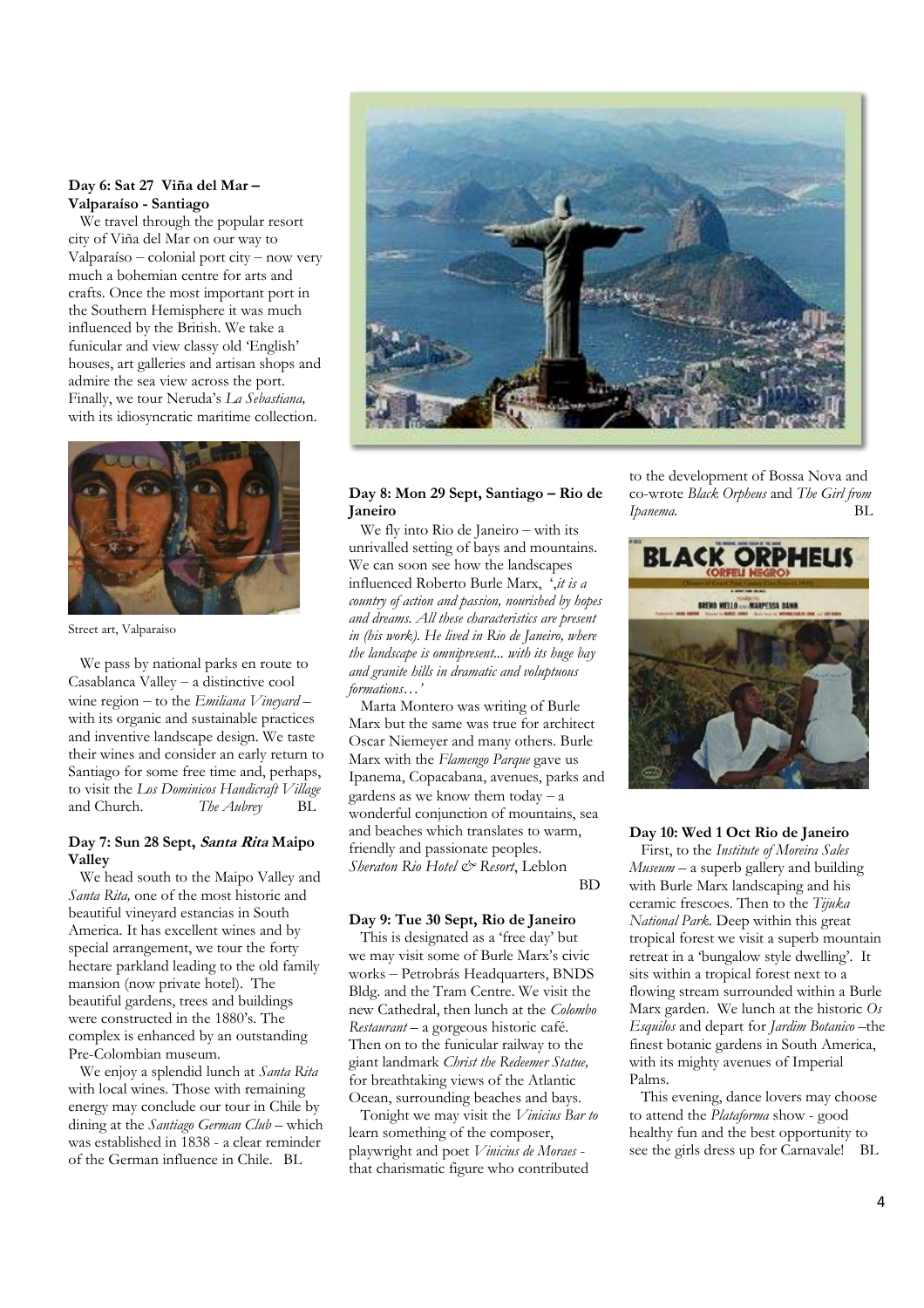

The Sitio. 'Garden of Wonders

#### **Day 11: Thur 2 Oct Rio de Janeiro**

We visit Burle Marx's Sitio (Garden of  $Wonders$  – 40ha of gardens, dwelling, studio, chapel and nursery where he propagated Amazonian plants. We see his paintings, his plants (over 3,500 species) and religious and other collections. Returning to Rio we visit Burle Marx's Flamengo Park with its reclaimed embankment and his *Modern Art Museum* (1958) gardens. This afternoon some may visit the *Rocinha* favela, one of many which cling to Rio's steep hillsides. Rio's favelas spawned the famous Carnavale and provided the setting for *Black Orpheus.*

 An alternative would be to visit the superb Niteroi Contemporary Art Museum by Oscar Niemeyer. B

#### **Day 12, Fri 3 Oct Teresópolis and Petrópolis**

 We leave sultry Rio for the cool hillstations where Rio's elite have escaped the summer heat for centuries. Burle Marx had ample space for his curvilinear designs, lakes and abstract planting schemes in these extensive gardens.

We will visit two or three gardens including *Tarcaruna* - that sublime conjunction of nature, garden and building (by Oscar Niemeyer). B



Garden at Petropolis Photo: Kim Rabbidge

#### **Day 13: Sat 4 Oct Rio de Janeiro**

 A free day! But there are heaps of suggestions for you including a twilight drink at Mt Sugarloaf via the cable car looking down back at Rio, with its necklaces of lights twinkling around those magic bays. Tonight we dine at the *Rio* 

*Scenarium* in historic Lapa, with its antiques, Brazilian music, song and dance. BD

**Day 14: Sun 5 Oct Rio** ± **Iguazú Falls** We fly to one of the great wonders of the world, the *Iguaz*ú *Falls* – the largest anywhere  $-\overline{a}$  amidst two national parks of tropical forests on the border between Brazil and Argentina. This is valuable habitat for many rare and endangered species and today we tour the Brazil side of the falls. We then cross into Argentina and settle in at the Sheraton Hotel with our fabulous views of the *Iguaz*ú *Falls!*  BD

#### **Day 15: Mon 6 Oct, Iguazú Falls**

 We will enjoy walks along the catwalks and falls including *The Devil's Throat* largest of them all with its 82 metre high, 150 metre wide and 700 metre long cataract. The sound is deafening as the water crashes below and the spray and general turmoil provides great mists, rainbows and shrieking birds. Few will resist the heady sensation of an Adventure Ride-in a boat which plunges into and behind one of these mighty falls.

B



Oscar Niemeyer's Niteroi Museum

Iguazu Falls

#### **Day 16 Tue 7 Oct Iguazú Falls ² Buenos Aires**

 This morning we are free to enjoy Iguazú before an early afternoon flight to Buenos Aires where we will have an orientation tour if time permits.

 Argentina is a vast country with a huge range of climates and landforms. From the steamy north-eastern jungles to the desert highland steppes through endless grasslands southwards to windswept *Patagonia* and *Tierra del Fuego* at the southern tip. BD



Native Jacarandas blooming in Buenos Aires



 2013 tour group at La Compana National Park Photo: Kim Rabbidge